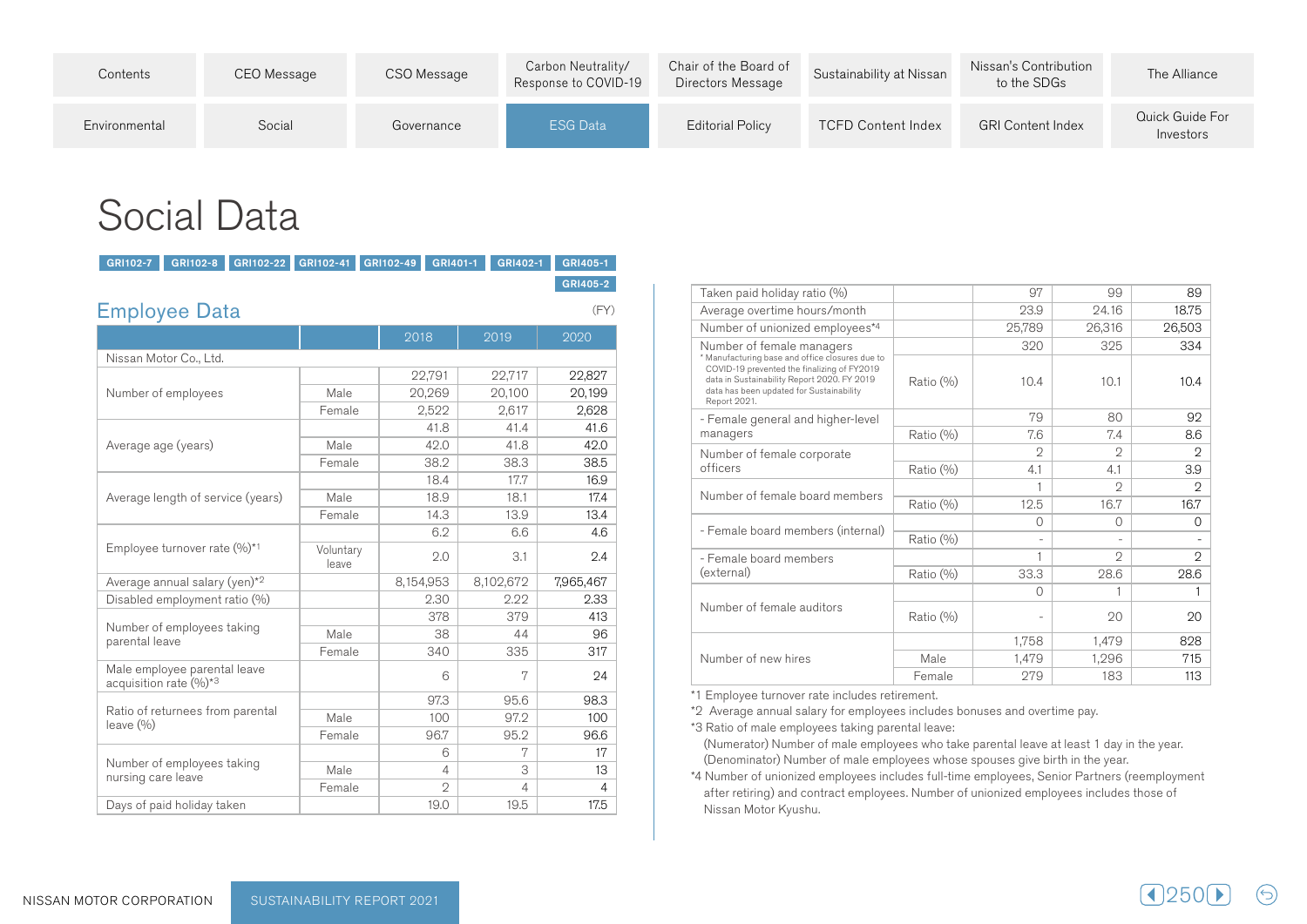

| <b>Consolidated Basis</b>            |                      |                     | (FY)                |
|--------------------------------------|----------------------|---------------------|---------------------|
|                                      | 2018                 | 2019                | 2020                |
| Consolidated                         |                      |                     |                     |
| Consolidated number of<br>employees* | 138,893<br>(19, 240) | 136,134<br>(22,761) | 131,461<br>(16,092) |
| Japan                                | 58,966               | 58,134              | 58,577              |
| North America                        | 36,594               | 36,148              | 35,120              |
| Europe                               | 16,119               | 14,824              | 13,891              |
| Asia                                 | 20,872               | 21,023              | 18,745              |
| Other countries                      | 6,342                | 6,005               | 5,128               |

\* Numbers in brackets represent part-time employees not included in the consolidated number of .employees

#### Trade union

Most of the company's employees are affiliated with the Nissan Motor Workers' Union, for which the governing body is the All Nissan and General Workers Unions, and the Japanese Trade Union Confederation (RENGO) through the Confederation of Japan Automobile Workers' Unions. The labor management relations of the company are stable, and the number of union members was 26, 503 including those of Nissan Motor Kyushu as of March 31, 2021. At most domestic Group companies, employees are affiliated with their respective trade unions on a company basis, and the governing body is the All Nissan and General Workers Unions. At foreign Group companies, employees' rights to select their own trade unions are respected according to the relevant labor laws and labor environment in each country.

# Diversity and Inclusion

#### **Ratio of Women in Management Positions**



Nissan (Global) Nissan (Japan)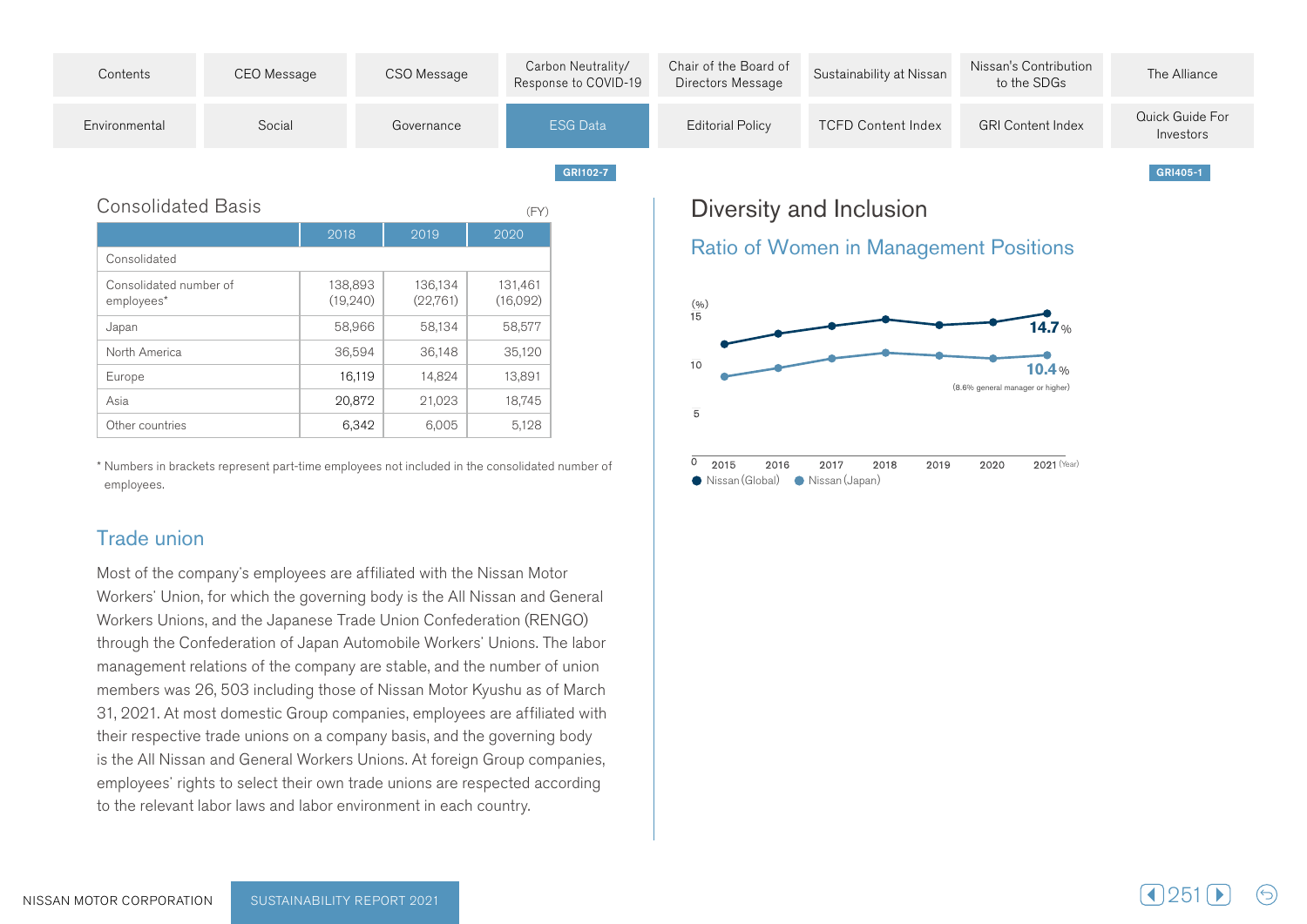| Contents      | CEO Message | CSO Message | Carbon Neutrality/<br>Response to COVID-19 | Chair of the Board of<br>Directors Message | Sustainability at Nissan  | Nissan's Contribution<br>to the SDGs | The Alliance                 |
|---------------|-------------|-------------|--------------------------------------------|--------------------------------------------|---------------------------|--------------------------------------|------------------------------|
| Environmental | Social      | Governance  | <b>ESG Data</b>                            | <b>Editorial Policy</b>                    | <b>TCFD Content Index</b> | <b>GRI Content Index</b>             | Quick Guide For<br>Investors |

## Nissan's Awards for Diversity \*

| Year | Award                                                                                                              | Sponsor                                                                           |
|------|--------------------------------------------------------------------------------------------------------------------|-----------------------------------------------------------------------------------|
| 2020 | PRIDE Index: Gold Award<br>(4th consecutive year)                                                                  | work with Pride                                                                   |
| 2020 | Great Place to Work®<br>(2nd consecutive year)*1                                                                   | Great Place to Work® Institute<br>(Canada)                                        |
| 2020 | Best I GBT Places to Work 2021*2                                                                                   | Human Rights Campaign (Mexico)                                                    |
| 2017 | Perfect Score (100) in Corporate Equality<br>Index (5th consecutive year) $*3$                                     | Human Rights Campaign (U.S.)                                                      |
| 2017 | Level-three Eruboshi accreditation                                                                                 | Kanagawa Labor Bureau, Ministry of<br>Health, Labour and Welfare (MHLW)           |
| 2017 | Nadeshiko Brand (5th consecutive year)                                                                             | Ministry of Economy, Trade and<br>Industry(METI) and Tokyo Stock<br>Exchange(TSE) |
| 2015 | Incentive prize, Empowerment Award                                                                                 | Japan Productivity Center                                                         |
| 2015 | Platinum Kurumin Mark                                                                                              | Kanagawa Labor Bureau, MHLW                                                       |
| 2015 | Prize for excellence, 15th Telework Promotion<br>Awards                                                            | Japan Telework Association                                                        |
| 2015 | Japan's Minister of State for Special Missions<br>Prize, Advanced Corporation Awards for the<br>Promotion of Women | Gender Equality Bureau, Cabinet<br>Office                                         |
| 2014 | DiversityInc Top 25 Noteworthy Companies<br>for Diversity & Inclusion*2                                            | DiversityInc (U.S.)                                                               |
| 2013 | Diversity Management Selection 100                                                                                 | <b>METI</b>                                                                       |
| 2013 | Grand Prize, J-Win Diversity Awards                                                                                | J-Win                                                                             |
| 2008 | Catalyst Award                                                                                                     | Catalyst Inc. (U.S.)                                                              |

\* In the United States. Nissan has also received awards other than those listed above.

\*1 Awarded to NCI.

\*2 Awarded to NR Finance Mexico.

\*3, \*4 Awarded to NNA.









女性が輝く 先進企業表彰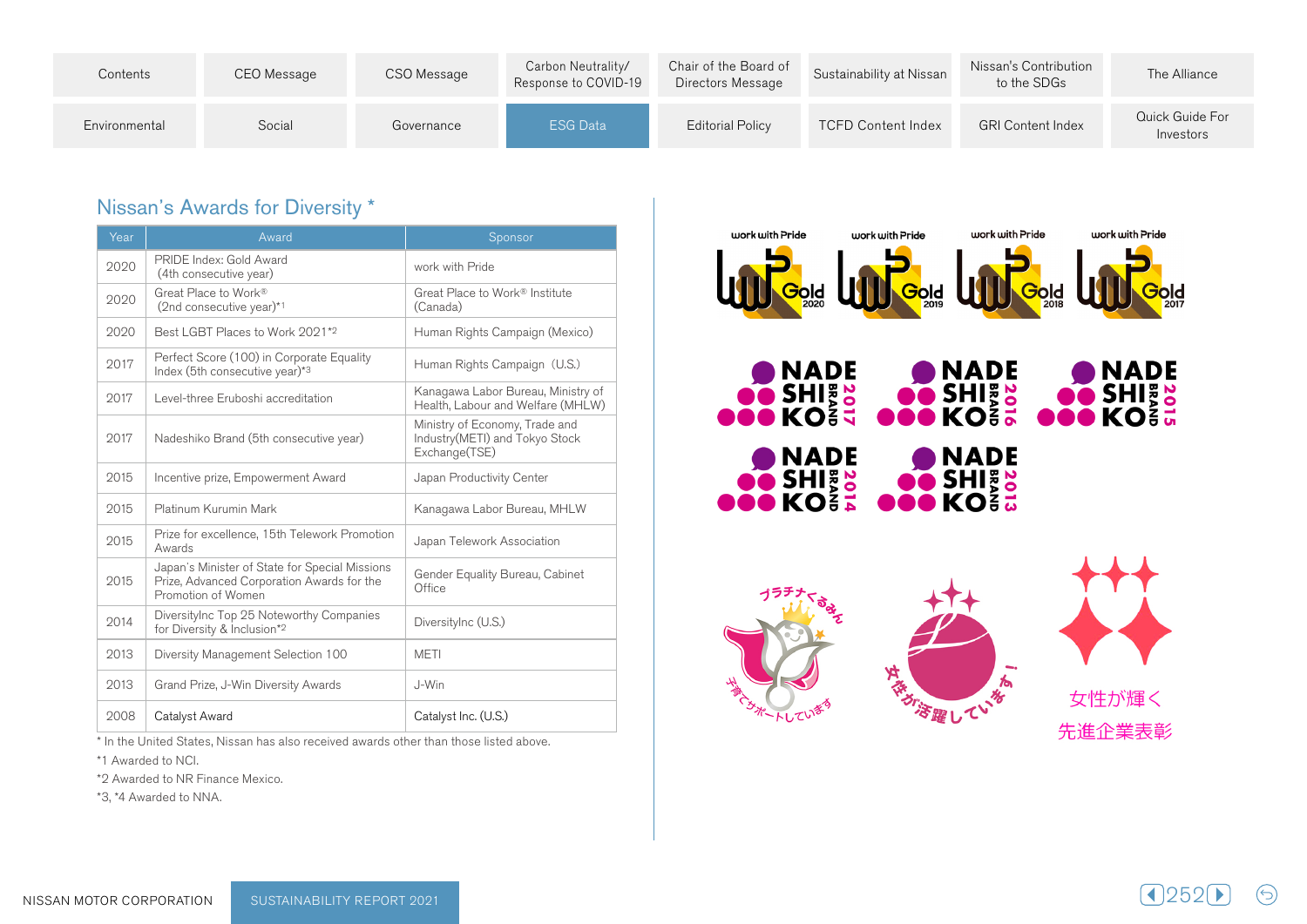| Contents      | CEO Message | CSO Message | Carbon Neutrality/<br>Response to COVID-19 | Chair of the Board of<br>Directors Message | Sustainability at Nissan  | Nissan's Contribution<br>to the SDGs | The Alliance                 |
|---------------|-------------|-------------|--------------------------------------------|--------------------------------------------|---------------------------|--------------------------------------|------------------------------|
| Environmental | Social      | Governance  | <b>ESG Data</b>                            | Editorial Policy                           | <b>TCFD Content Index</b> | <b>GRI Content Index</b>             | Quick Guide For<br>Investors |

# **Traffic Safety**

#### Fatalities per 10,000 Nissan Vehicles



## Key Achievements for Nissan Safety Technology

In January 2015, we expanded Intelligent Emergency Braking to more models. By the end of fiscal 2015, the technology was available on nearly all vehicle categories sold in Japan, including electric vehicles and commercial vehicles, and standard on all major models. In North America, it is now available on nearly all models and standard on several models including the Pathfinder, Altima and Rogue. In Europe, it is available on the Juke, X-Trail, Qashqai, Micra and other key models.

Our vehicles have earned high safety ratings on many public and governmental tests held in various regions. In particular in Japan, from fiscal 2020 JNCAP\*1 has introduced a comprehensive assessment in its "Car Safety Performance 2020" evaluations encompassing the three criteria of collision performance ratings, preventative safety performance ratings, and

automatic accident emergency call devices. To receive the highest score of five stars, high scores must be achieved in each criteria (automatic accident emergency call devices is, fitment requirement). In the overall ratings, the Nissan DAYZ was the only "kei" minicar to receive five stars, a testament to its overall high safety. Furthermore, a certification system for advanced safety technology was launched by the Ministry of Land, Infrastructure, Transport and Tourism in fiscal 2018. In fiscal 2020, the scope of cars and devices subject to this system was expanded and 9 models and 25 types equipped with intelligent emergency braking and pedal misapplication prevention devices (Nissan DAYZ, Nissan .ROOX, Note, Serena, Nissan LEAF, March, Clipper series) were approved.

## Major External Safety Ratings (Based on 2020 Assessments)

| <b>Regions</b> | <b>External Assessments</b> | <b>Models</b>                                                                           | Rating                                       |
|----------------|-----------------------------|-----------------------------------------------------------------------------------------|----------------------------------------------|
|                | Nissan DAYZ<br>JNCAP*1      |                                                                                         | $5\star$                                     |
| Japan          | Car Safety Performance 2020 | Nissan Kicks                                                                            | $4\star$                                     |
|                | $NCAP*2$                    | Nissan LEAF, Nissan LEAF<br>Plus, Murano, Altima, Maxima,<br>Sentra, Versa, Roque Sport | $5\star$<br>Overall Rating (2021 model year) |
| U.S.           |                             | <b>INFINITI QX80.</b><br>Frontier (Crew Cab), TITAN (Crew<br>Cab), Roque, Nissan Kicks  | $4\star$<br>Overall Rating (2021 model year) |
|                | $IIHS*3$                    | Maxima, Altima, Rogue, Murano                                                           | 2021 Top Safety Pick+                        |
|                |                             | Sentra                                                                                  | 2021 Top Safety Pick                         |
| China          | C-NCAP                      | Altima (Chinese name Teana)                                                             | $5\star$                                     |

\*1 JNCAP: The Japan New Car Assessment Program. An automobile assessment program run by the Ministry of Land, Infrastructure, Transport and Tourism and the National Agency for Automotive Safety and Victims' Aid (NASVA).

\*2 NCAP: The U.S. National Highway Traffic Safety Administration's New Car Assessment .Program

\*3 IIHS: The U.S. Insurance Institute for Highway Safety.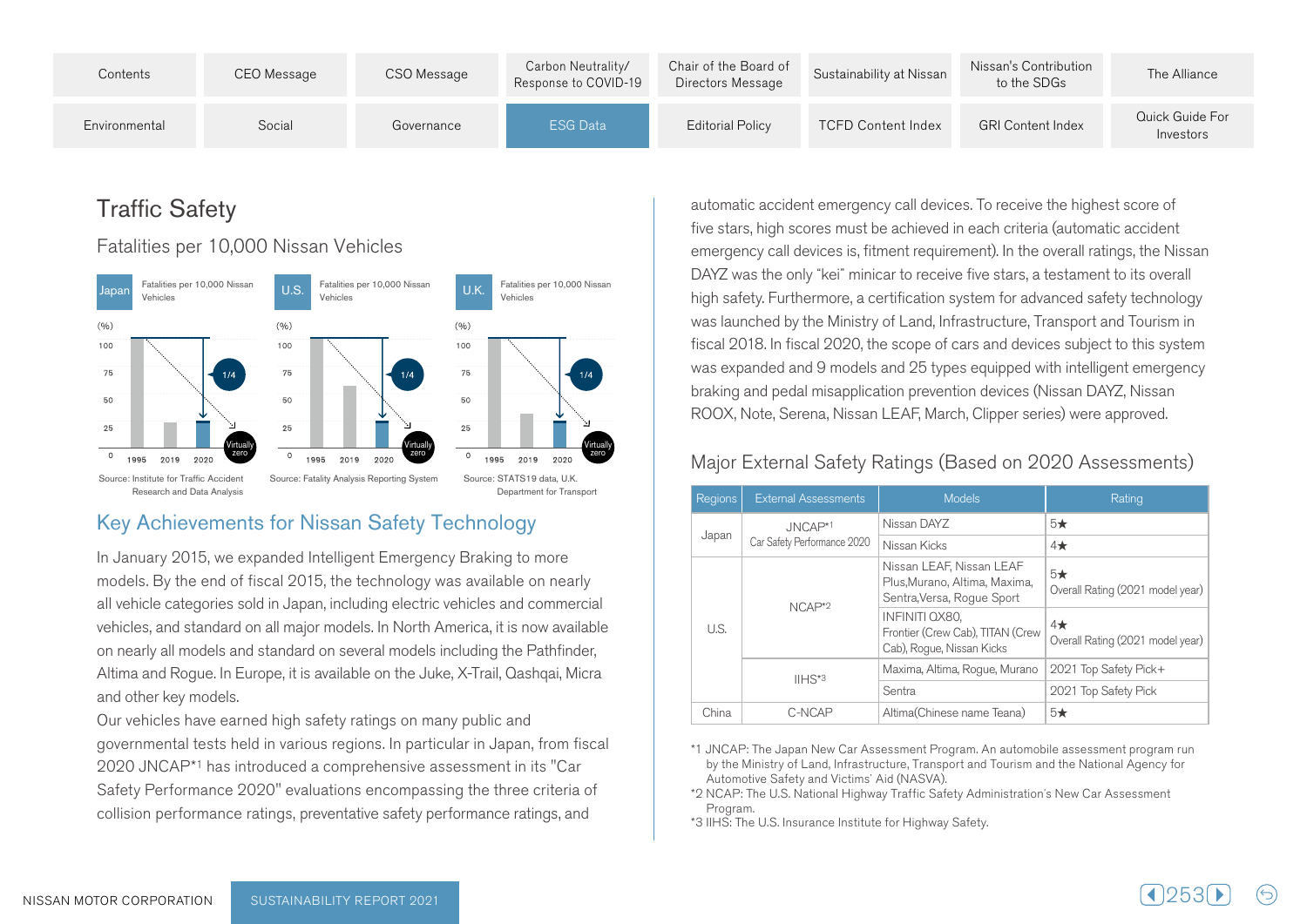| Contents      | CEO Message | CSO Message | Carbon Neutrality/<br>Response to COVID-19 | Chair of the Board of<br>Directors Message | Sustainability at Nissan  | Nissan's Contribution<br>to the SDGs | The Alliance                 |
|---------------|-------------|-------------|--------------------------------------------|--------------------------------------------|---------------------------|--------------------------------------|------------------------------|
| Environmental | Social      | Governance  | <b>ESG Data</b>                            | Editorial Policy                           | <b>TCFD Content Index</b> | <b>GRI Content Index</b>             | Quick Guide For<br>Investors |

# **Product Safety and Quality**

#### Recalls

#### Recalls in FY 2020\*1

| Country/Region | Number of Recalls | <b>Recalled Vehicles</b><br>$(1,000 \text{ units})$ |
|----------------|-------------------|-----------------------------------------------------|
| Japan          | 14                | 277                                                 |
| North America  | 21                | 3,270                                               |
| Europe         | 11                | 352                                                 |
| Other          | 91                | 93                                                  |
| Global         | $49*2$            | 3,993                                               |

\*1 Since they are source from internal data, these figures may differ from data published by government authorities.

\*2 The total number of recalls is calculated by counting each recall measure as one case; therefore, the aggregate number of recalls by country/region does not sum to the global total.

# Human Resource Development

Training Program Achievements at Nissan Motor Co., Ltd.  $(FY)$ 

| Performance Indicators for<br><b>Training Programs</b> | 2018     | 2019       | 2020       |
|--------------------------------------------------------|----------|------------|------------|
| Number of learners                                     | 241,674  | 263,240    | 330,784    |
| Total hours of training                                | 482,103  | 590,696    | 549,490    |
| Hours per learner                                      | 21.5     | 26.0       | 24.3       |
| Learner satisfaction (out of 5)                        | over 4.2 | over $4.2$ | Over $4.2$ |
| Investment per employee $(*)$                          | 86,000   | 90,000     | 83,000     |

GRI 201-1 GRI 203-2

GRI404-1

# Contributing to Local Communities

## Social Contribution Achievements in FY2020

Global social contributions (FY2020): ¥1.99 billion Social contributions include:

Expenses for implementing philanthropic activities (excluding labor costs) · Monetary donations and NPO membership fees for philanthropic purposes Cash equivalents of in-kind donations ·Sponsorship fees for philanthropic initiatives